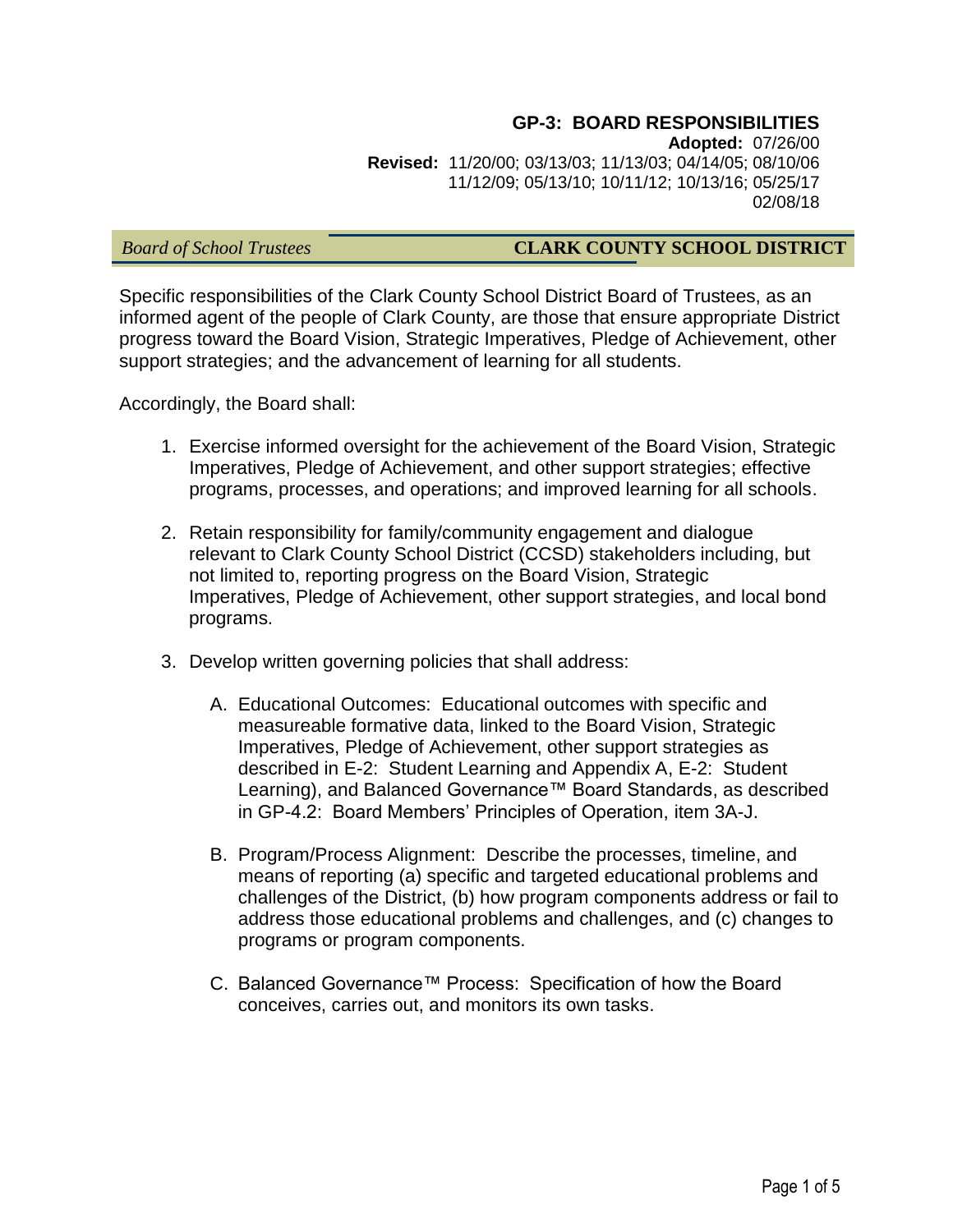(continued)

# *Board of School Trustees* **CLARK COUNTY SCHOOL DISTRICT**

- D. Board/Superintendent Roles: How responsibility is delegated to the Superintendent and monitored by the Board, and written protocols of operation for monitoring and correction of policy and processes.
- 4. Approve all CCSD policies and regulations. Unless otherwise authorized, any waivers of provisions in District policies and/or regulations must be approved by the Board.
- 5. Assure successful Superintendent performance by monitoring performance based on achievement of the Board Vision, Strategic Imperatives, Pledge of Achievement, and other support strategies.
- 6. Make final decisions related to capital programs and collective bargaining agreements.
- 7. Review and approve items of significant increased expenditure prior to the District agreeing to conditions in the collective bargaining negotiation process.
- 8. Retain responsibility in areas of specific concern including but not limited to, policy related briefings, analysis, and public policy reviews.
- 9. Participate in such additional activities and family/community committees as are necessary to carry out the business of the Board, including, but not limited to:
	- A. Expulsion Review Board
	- B. Employee Labor Relations Activities
		- 1. Activities including (a) financial approval of the labor contract, (b) review and preapproval of items of significant expenditure increase to be offered in contractual negotiations as described in item number 7 above, and (c) personnel decisions requiring final approval or appeal to the Board of Trustees.
	- C. Board Orientation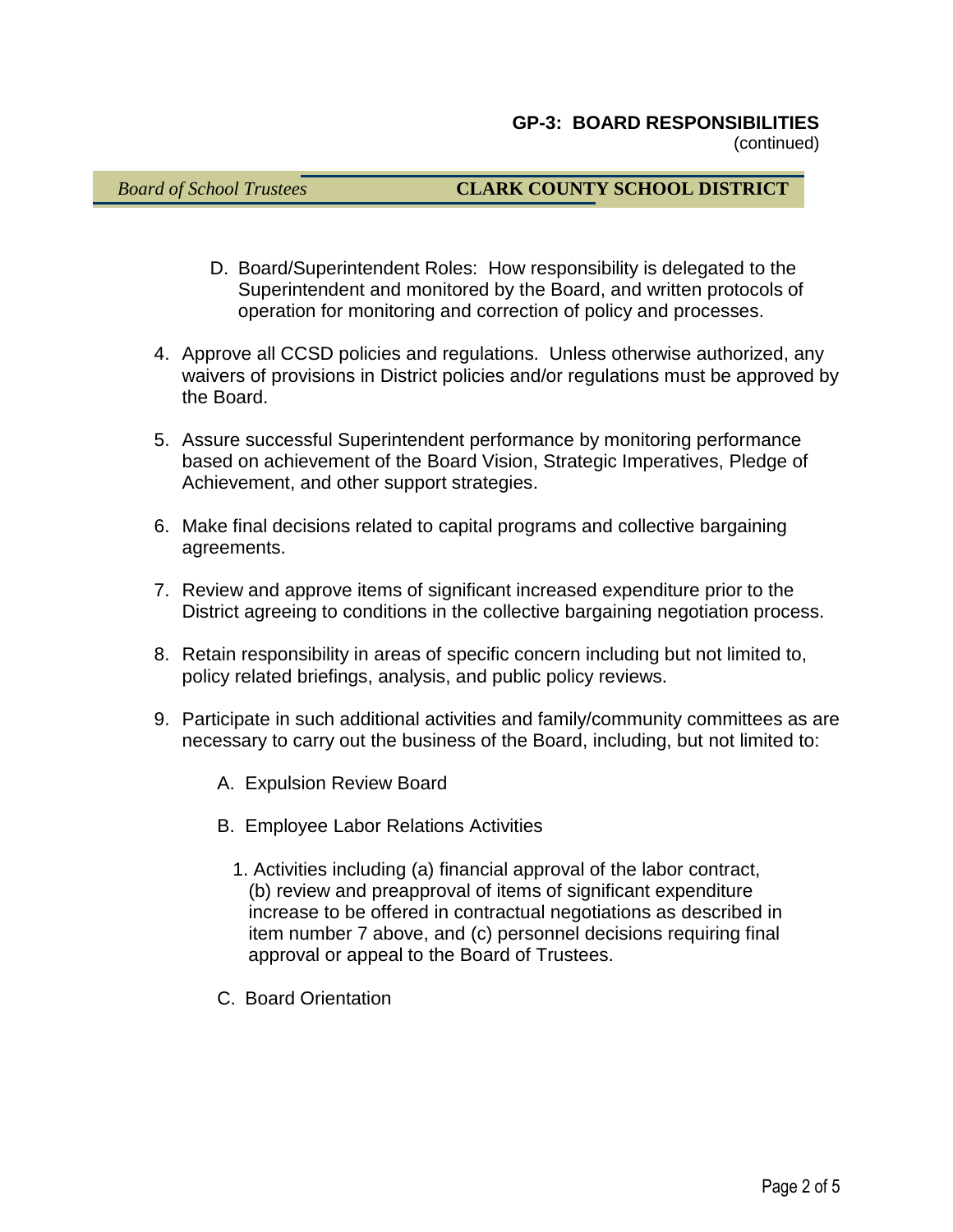(continued)

### *Board of School Trustees* **CLARK COUNTY SCHOOL DISTRICT**

- D. Continuing Professional Development Activities
	- 1. In accordance with NRS Chapter 386, each person who is elected or appointed to serve as a member of the Board of Trustees of a school district shall complete training for professional development during the first and third year of the term of the member which must include not less than six hours of instruction covering;
		- a. Laws relating to public records, including without limitation, the provisions of NRS Chapter 239.
		- b. Open Meeting Law, including, without limitation, the provisions of NRS Chapter 241.
		- c. Local government employee-management relations, including, without limitation, the provisions of NRS Chapter 288.
		- d. The system of K-12 public education in this State, including, without limitation, the provision of NRS Title 24.
		- e. Local government ethics, including, without limitations, the provisions of NRS Chapter 281A.
		- f. The manner in which to identify and prevent violence in public schools, including, without limitation, sexual violence.
		- g. Financial management, including, without limitation, information concerning oversight, accountability and audits.
		- h. The fiduciary duties of a member of the Board of Trustees of a school district, including, without limitation, the provision of NRS Chapter 386, and
		- i. Laws relating to employment and contracts.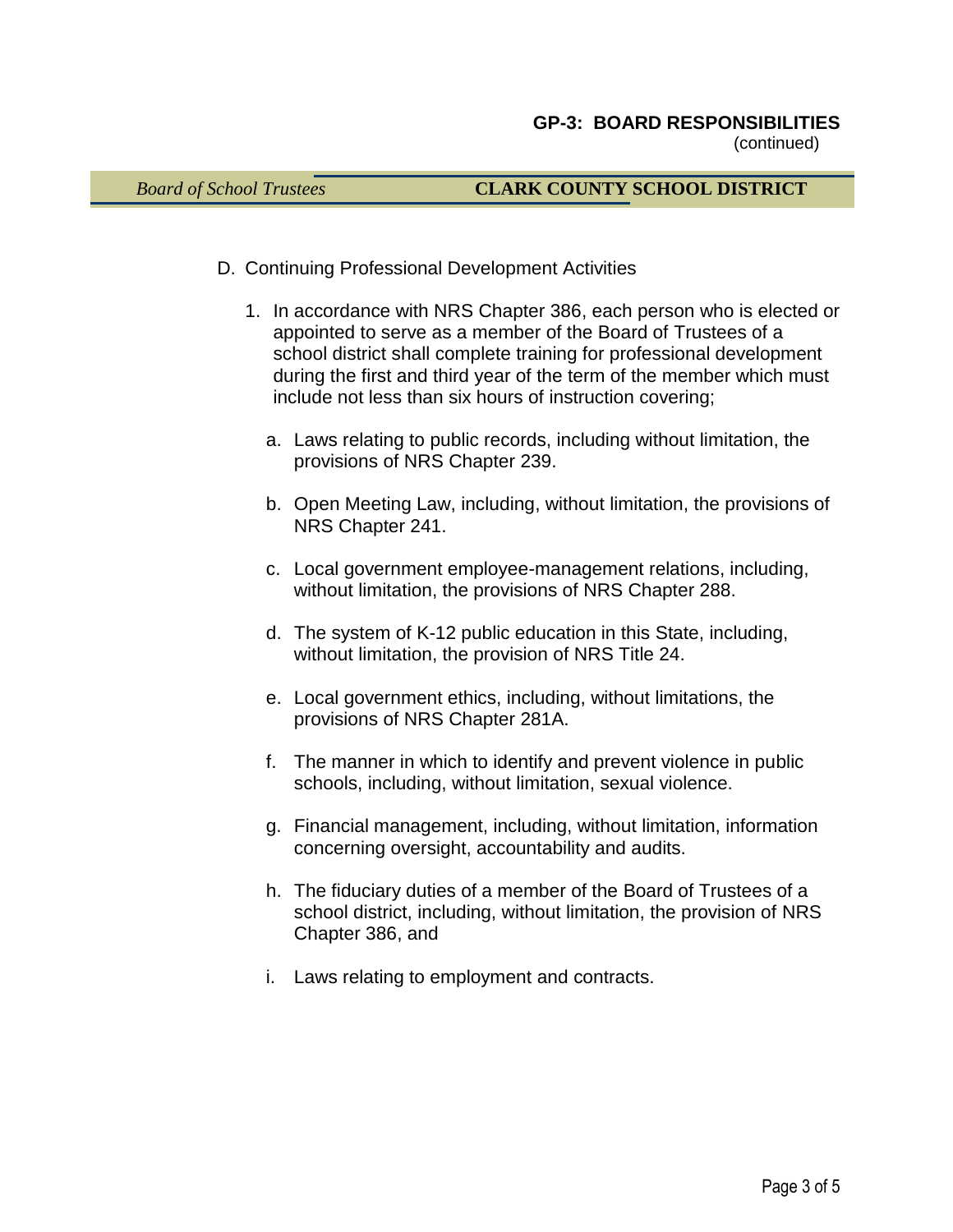## *Board of School Trustees* **CLARK COUNTY SCHOOL DISTRICT**

- 2. A member of the Board shall provide written certification of completion of the training required to the Clerk of the Board.
- 3. If a member fails to complete the training or to provide the written certification of completion, the Clerk must post notice of such noncompliance in a conspicuous manner on the Board of Trustee Website (ccsd.net/trustees). The Clerk must also provide written notice of the noncompliance to the other members of the Board.
- 4. The Clerk of the Board shall assist each member of the Board as necessary to complete the training required.
- E. Policy Development Activities
	- 1. Activities including (a) request to the Superintendent to initiate the development of a District new policy or review a current policy, (b) acting as a whole Board to adopt, review, request revision of, provide direction for policy revision, and approve policy.
- F. Board Advisory Committees
	- 1. Trustees who attend the Board Advisory Committee meetings may not serve in a formal role to the Committee unless otherwise noted in GP-15: Board Committees.
	- 2. Board Advisory Committee service should exclude direct or indirect influence on internal District committees responsible for the development of policy or programs, or that address staff or student complaints or grievances.
	- 3. Board Advisory Committee service should serve the purpose of hearing input from families and the community. Board Advisory Committees shall not be used as a vehicle for employees of the District to exercise influence over the decisions of, or air grievances to, the Board of Trustees.